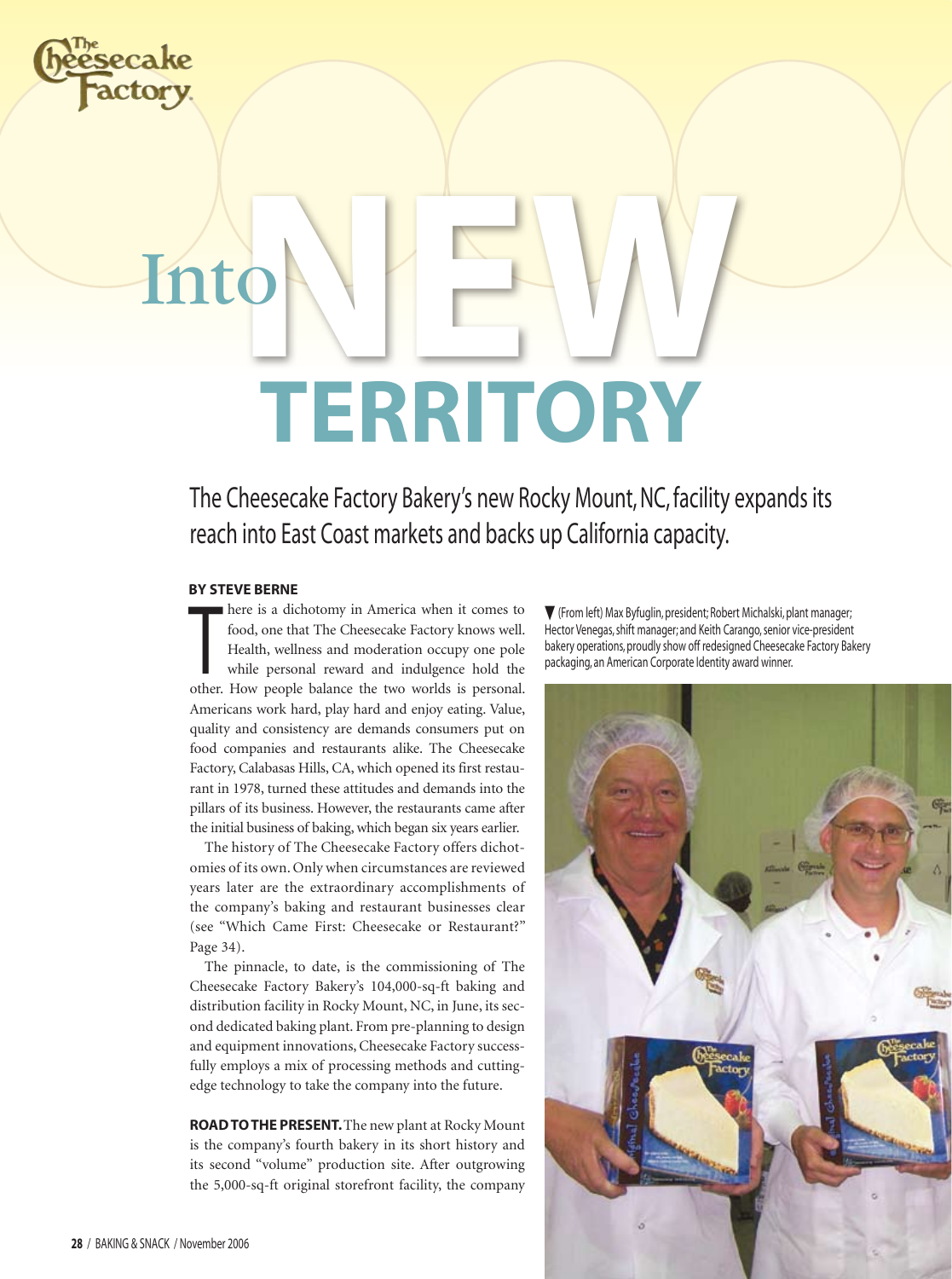relocated to a 16,000-sq-ft building. This also became too small, and the business moved to the 50,000-sq-ft flagship facility at Calabasas Hills in late 1995. "Four years ago, we again outgrew production capacity and relocated the corporate offices into a separate building," said Keith Carango, senior vice-president of bakery operations. "That allowed limited expansion, but we were very quickly back up to 24/7 production."

Through its growth, management never lost sight of food, experience and customers. "We are 'foodies' through and through," Mr. Carango said. "We love good food and a creative food experience. Our success has been a team effort. Our management style has very little red tape or corporate hierarchy. All team members are encouraged to contribute in every way they can, from the president to production, sales and R&D. Job scopes are not narrow. David Overton, c.e.o., and son of founders Evelyn and Oscar Overton, remains the keystone of the



company, and Max Byfuglin the leader of the bakery, but all team members contribute."

Current Bakery business is divided roughly in thirds between food service, retail, and The Cheesecake Factory restaurants. The company developed a food service brand — Dream Factory — three years ago to squelch competition with restaurant sales. "These cakes are slightly smaller than those produced for The Cheesecake Factory restaurants, and are cut into 14 slices versus 12. While this provides higher value to the operator, we use the same high-quality ingredients and design creativity as with our own Cheesecake Factory products."

**Going East.** The idea of an East Coast facility began more than six years ago. "National distribution was growing, and we could see that we were in the process of out-growing our then current capacity," noted Max Byfuglin, president of The Cheesecake Factory Bakery,

> Inc. "It took a few years of planning and thinking through our long-term growth needs but the result is more than we could have ever hoped for.

"The last straw to approval was recognizing our need to strengthen our supply chain," he continued. "We wanted to build system-wide manufacturing and distribution strength to support our goals over the next decade." All cheesecakes are frozen and have shelf lives ranging from six to 12 months, depending on topping and finishing.

"We looked at other alternatives such as co-packer, but we were reluctant to give up control over quality, divulge our recipes and processes and pay twice as much as our own costs to have cakes produced," Mr. Byfuglin said. "Also, no one company could produce the quantity of products we need, so our control and consistency diminish even more when dealing with multiple co-packer."

In addition to all the financial reasons for the new plant, the company needed a way to relieve production pressures at the California facility. "Having both plants at full capability provide a better platform for servicing our restaurant growth and also that of our branded retail and food service product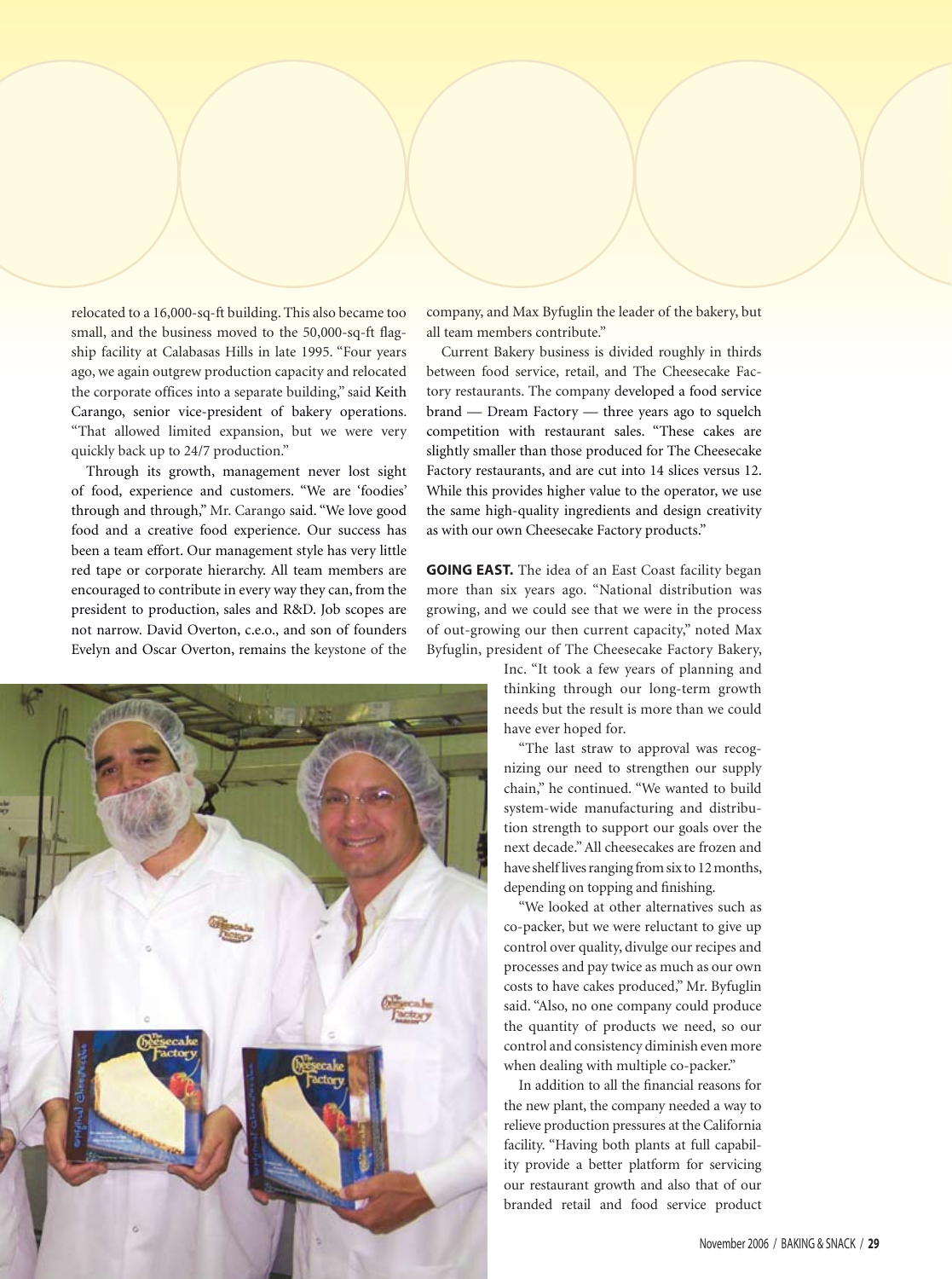



▲ This batter depositor uses a 3-in. feed pipe and depositing head to provide gentle product handling while maintaining ingredient integrity and quality.

#### demands," Mr. Byfuglin noted.

Planning started in earnest in 2001 and 2002 with site selection. The company hired a consultant who modeled The Cheesecake Factory's current and projected business based on distribution costs, order size and frequency. After verifying against actual business costs, the company simulated various growth scenarios — volume, freight costs (energy), segment growth, new restaurants, etc. "The results told us not only where to locate the new facility but also how to plan phasing in manufacturing and distribution across our supply chain," Mr. Carango said. "The quantitative analysis really supported our intuitive feeling."

The site selection model generated a triangular map that stretched from southeastern Pennsylvania to western Tennessee and east to the coast of South Carolina. Anywhere in that region would have worked well, so it became a matter of land availability, the ability to hire quality employees, state and local incentives and intangible factors like the cultural feel of a specific location. It was important to be in an area that offers a high quality of life with a feeling that fits our team culture," Mr. Carango said.

**Ready for baking.** The \$15-million Rocky Mount facility is similar to, yet vastly different from, the Calabasas Hills bakery. The new facility is streamlined to produce the company's main products. The Calabasas Hills plant was originally built to produce the several thousand active SKUs and uses a bank of rack ovens. It also uses different freezing technologies and much less automation, according to Mr. Carango. "We are very happy with the rack ovens we use in California, and we perfected the process. However, we also understand that technology continually moves forward, and we have to move with it if we plan on taking the business to the next level."

Rocky Mount uses a continuous impingement tunnel oven and spiral freezer technologies. It also installed other cutting-edge equipment and automation for added efficiency. From start to finish, cakes on the continuous production system travel more than one mile from depositing through packaging without human handling.

Currently, average run size is 3,000 cakes. "In California, we produce approximately 25,000 cakes per day with a minimum of eight changeovers," Mr. Carango noted. "Here in Rocky Mount, we are deliberately ramping up in a meticulous fashion. We have a high standard to uphold. Training, process knowledge and great execution are all critical. We are committed to upholding our tradition of quality and excellent operations."

"When we commissioned the new plant in June, we started with our Original Plain cheesecake in one size," said Robert Michalski, plant manager. "We now are very comfortable with the process and are set to add other sizes as well as other flavors." Mr. Michalski spent 25 years in the food industry with M&M Mars and Warner Lambert in positions ranging from engineering to marketing at locations in Illinois, New Jersey, Italy and North Carolina. "We have a very aggressive ramp-up plan that adds technology and equipment to get us to 200 SKU production by the end of 2007.

"The ramp-up will continue to add new flavors each week starting with cakes that require only moderate addons such as raspberry swirl or easy toppings," he continued. "Then we will add more complicated cakes such as those containing ganosh or multiple layers, and we will also add and train more people here so they can become the culinary artists we need for the most complex cakes. Doughbased layer cakes are also part of the ramp-up plan."

"Unlike bread, very few environmental factors affect cheesecakes," Mr. Carango said. "Our challenge has been procuring ingredients to assure consistency between plants. We did a lot of pre-qualifying of suppliers, using sources that obviously make more geographical sense considering proximity to this plant. When we first started, we insisted on shipping major ingredients such as cream cheese and sour cream from the same plants used by Calabasas Hills to be sure we were on the mark with the process without potential influences from ingredient variability."

Rocky Mount currently has one production line in operation with the long-term plan and design to accommodate three lines. One full bay is ready for line No. 2, and line No. 3 would need building additions. Current capacity is approximately 9 million cakes annually and 25 million when all three lines are complete.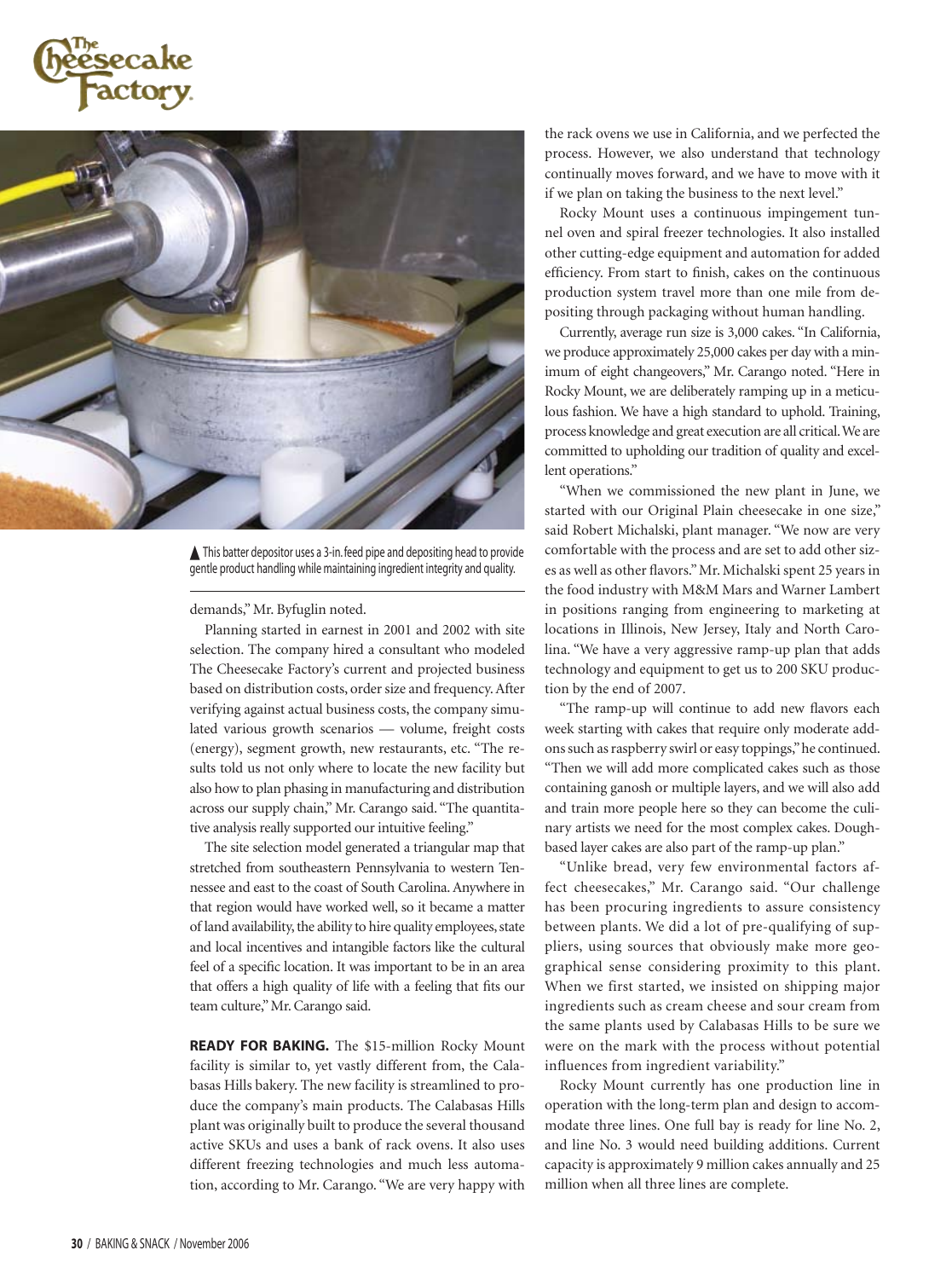

**DECISIONS.** The plant currently runs one shift five days per week. Volume triggers are in place to increase to a second shift, five days, then 24 hours, then the second line and so on. "This project was extremely well planned from plant layout to schedule, and it never deviated," Mr. Michalski added. "I lived through three startup ventures in my career, and this is by far the smoothest one, because we lived the plan. It was not just on paper. The difference was planning."

Facility design elements were handled by an architecture firm in Raleigh that had worked on several Cheesecake Factory restaurants, along with the company's internal development team. The bakery team worked very closely with major equipment suppliers on the final layout and production flow.

The Cheesecake Factory encourages risk-taking in flavor and product development, managers adopted a decidedly risk-adverse approach to equipping the new Rocky Mount bakery. Yet even this natural caution was leavened by a willingness to consider — and adopt new cutting-edge technologies.

"The technology must be proven," Mr. Carango stated. "We will take no chance of affecting quality, and we are fanatics on sanitation and cleanability when it comes to equipment. We broke down every unit of the process from scaling to mixing, depositing, baking, cooling and freezing. We laid it all out then identified all the alternatives based on benefits, risks, future outlook with technology and company growth. Our suppliers came through at every turn. I can't say enough about the equipment suppliers for this plant."

For batter and dough preparation, the company



looked at continuous mixing but batch control, particulate integrity and level of aeration were critical. Batching was proven in Calabasas Hills, and the Cheesecake Factory's relationship with its mixing supplier and its equipment made the Rocky Mount decision easy. Improvements to mixers during the past 10 years in cleanability, control, sanitation, changeover and other features added to its validation. Even the choices in stainless steel grades improved. The Rocky Mount facility now operates one of the biggest planetary mixers in North America.

Large diameter fluid depositors are used at both locations. "We see our supplier as a top-tier company and have a lot of experience with its equipment at Calabasas Hills," Mr. Carango said. "However, we departed from our comfort zone for baking, cooling and freezing."

For baking, the company identified all possible thermal options and invited suppliers to look at the baking criteria and provide alternatives to rack ovens. Among the criteria were control, consistency, efficiency and cleanability. "Our products are very sensitive in terms of color and are extremely delicate immediately after baking," Mr. Carango added. "We decided against rack ovens in favor of continuous systems, and we turned away from direct-fired ovens. Variability across belt and sensitivity of products combined to eliminate that option. As we studied our needs and developed our performance and capacity criteria, the choice of vendors diminished. Our short list included new impingement technology, and one supplier emerged as the strongest player. It had experience with other cheesecake producers, and the system is extremely robust yet flexible.'"

The company also looked at serpentine baking technology because of footprint savings, but the final decision was strongly toward the tunnel oven. It also did some test baking running one or two cakes through an 50-ft test oven, and they came out perfect, according to Mr. Carango.

"Layer cakes will also be fantastic in this oven because of the even heat across the belt. The rise, color and cell structure will be consistent no matter where a cake is situated in the oven," Mr. Michalski added. The first salable cake came off the 110-ft oven line on May 30 with only minor tweaking needed to perfect the baking process.

According to Mr. Carango, "As business increased in California, and we went from made-to-order to made-tostock, our ability and need to use newer technology became apparent. This new plant allowed us to take advantage of that technology. In the next few years, once this plant is at full production, we plan to possibly make changes to the baking process at the Calabasas Hills plant."

In production, cheesecake processing has little room for interpretation. If operators follow the batch sheet and

**V** Lined with coated chipboard inserts, pans automatically receive a measured portion of graham crust that is dispersed and pressed to the bottom and sides of the pan before filling with cheesecake batter.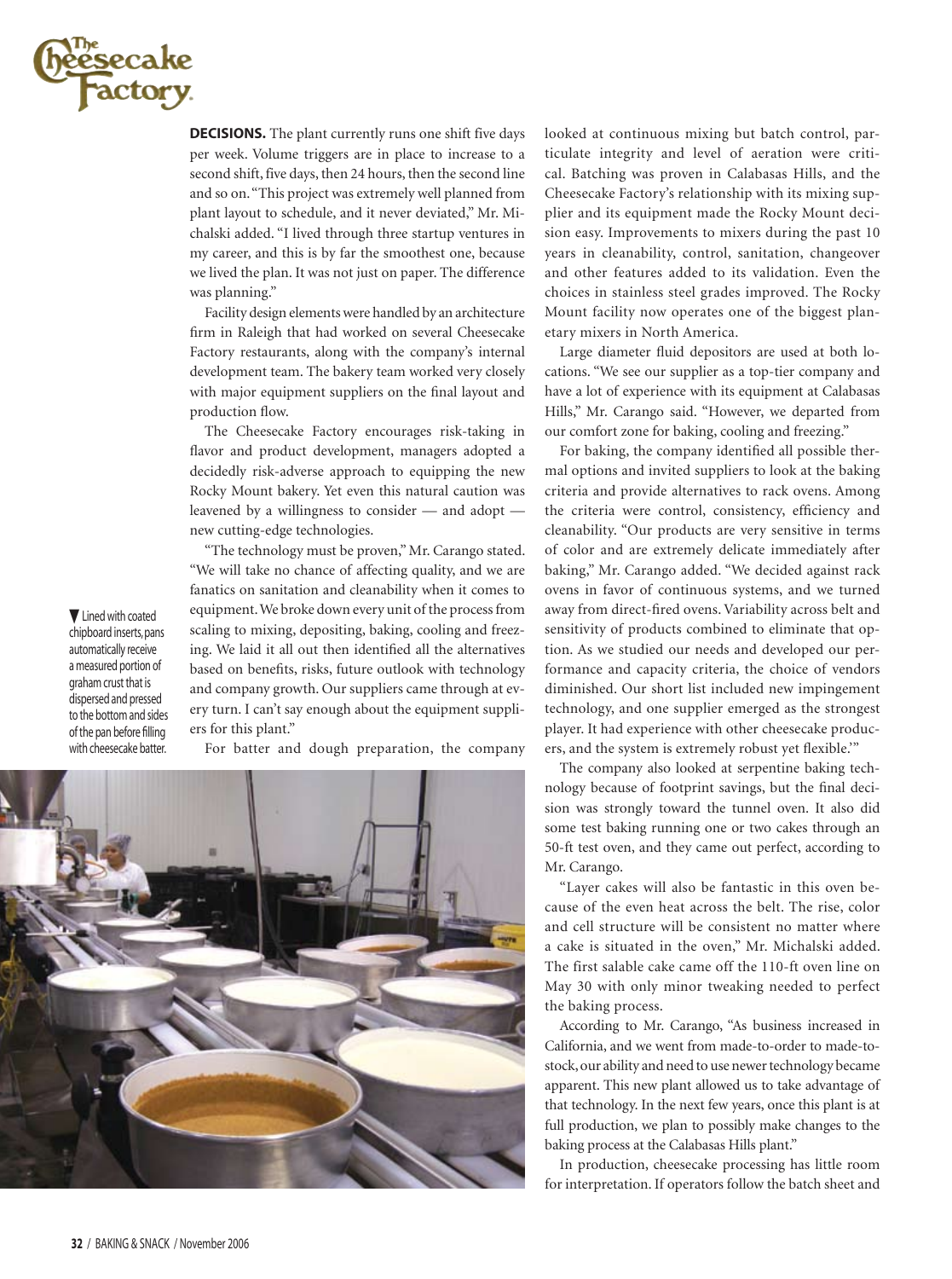



Like sentinels ready for action, the identical 600-l mixers employ state-ofthe-art controls and components to assure consistent batter with minimal air incorporation.

ensure the equipment controls are set accordingly and if all ingredients meet standards, there is not a lot that can go wrong or that requires constant vigilance. However, that is not the case when finishing cakes, which the Rocky Mount plant will begin early next year.

"In Calabasas Hills, all finishing is done by hand," Mr. Carango noted. "Not only is most decorating very complicated and multi-stepped, but doing it manually gives each cake an authentic look. None are exactly the same, like a machine would produce. Our finishers are indeed artists. We have and insist on consistency, but the slight variations make the cakes more appealing. We have science in the process and artistry in the finish. It's a good balance, and it's our people that make it all happen. We have no doubt finishers in Rocky Mount will be just as capable as the team at Calabasas Hills."

**More than capable.** Walking through the Rocky Mount facility, one can see the attention to cleanliness and sanitation. The forethought on design was evident from the openness of the layout and the obvious space retained for future growth. There is no human handling of the product between prep and packaging.

Official ribbon cutting took place July 18 although salable production commenced May 31. The building holds 55,000 sq ft of processing area, 4,000 sq ft for packaging, a 35,000 sq-ft warehouse and approximately 10,000 sq ft of office space. Today, just less than 75 full-time employees handle all aspects of the facility, although projected full capacity of three lines will require more than 700 employees.

Raw material dry storage capacity holds 300 pallets on first-in, first-out racks four levels high. This area could

## Which Came First: Cheesecake or Restaurant?

The original cheesecake concept was started in the quintessential American way. Homemaker Evelyn Overton baked cheesecakes for friends, schools, church parties and the like. Popularity and requests grew rapidly, and soon she and her husband Oscar converted the basement of their Detroit home into a small bakery baking cheesecakes, with Oscar selling and delivering by hand.

With their son David attending law school in California, the Overtons decided to move to Los Angeles, CA, and stake their claim by starting a bakery. With an investment of \$5,000 they baked and sold cheesecakes up and down the street. Business grew and in 1978, David, now c.e.o. of the company, launched a small restaurant to showcase the cheesecakes with the hope to increase sales. "The first restaurant opened in Beverly Hills and was to be only cheesecake and coffee (a dessert house)," said Max Byfuglin, president of The Cheescake Factory Bakery Inc. "Evelyn told David he might as well offer a few sandwiches as well. David added items he liked and knew how to prepare."

The two parts of the family business grew along side each other. With success of the restaurant business, demand for cheesecakes increased as well. Soon after the first restaurant opened, the Overtons sought a driver to deliver cheesecakes sold by Oscar. Enter Max Byfuglin, whose wife was bookkeeper at the bakery. Mr. Byfuglin, a recording industry promoter at the time, offered to help and began working with the founders to build demand. As the restaurant concept grew, David Overton chose to focus 100% on that business, and the founders turned to Mr. Byfuglin to run the bakery business.

From that point, the company developed not only new varieties of cheesecake and methods to produce them but also refined the restaurant concept. Growth was slow in the beginning, with the second restaurant opening in 1982. Between then and 1992, the business experienced steady growth and opened four restaurants, with the first East Coast location in Washington, DC.

Growth became exponential when the company went public in 1992, and today, The Cheesecake Factory operates 110 restaurants, and continues to open new establishments at a pace of 20 per year. Its newest concept, Grand Lux restaurants currently numbers eight restaurants.

 "It has been a long and exciting road that continues today," recalled Mr. Byfuglin, now president of The Cheesecake Factory Bakery, Inc. "The business grew fast after 1992, and seeing the potential for more, we meticulously built a team of people to sell the cakes as well as to produce them with consistency and mandated superior quality."

Mr. Byfuglin recalled the company's first big customer, *(continued on page 36)*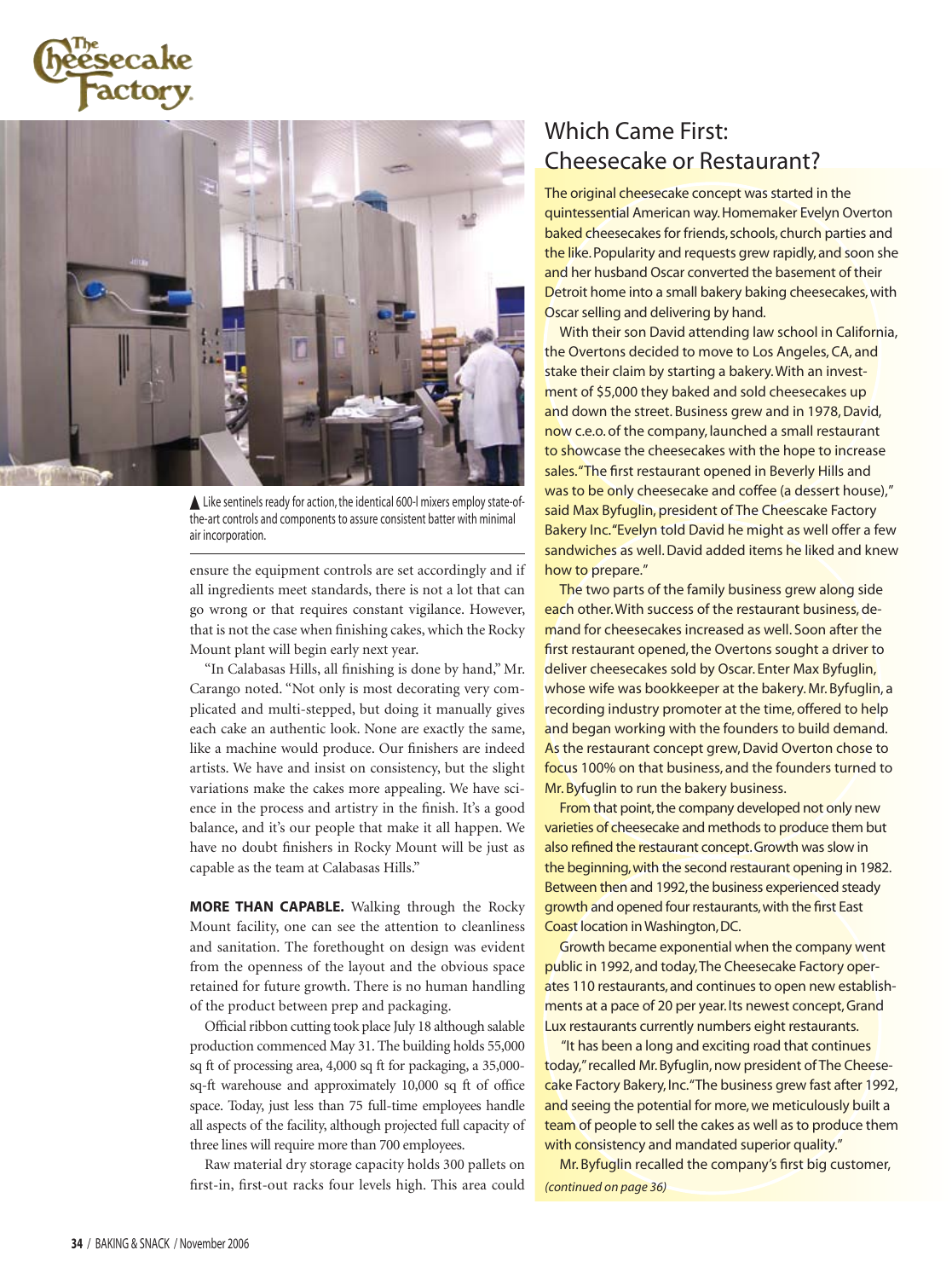

be easily expanded to handle an additional 360 pallets. A separate cold storage area is reserved for cream cheese, sour cream and whole eggs.

In production, vertical mixers currently handle all batter mixing needs within the 5,000-sq-ft mixing and depositing room. "One machine could just about do it all now, but as we start to increase the varieties, it will be much faster to changeover having two, and redundancy is critical to maintain production," Mr. Michalski said.

Capacity for mixing is 4,000 lb per hour per mixer, and each mixer is equipped with Allen-Bradley PanelView color touch-screen controls. The human-machine interface guides the operator through the mixing process, with recipe management calling for specific ingredients and weights and allowing verification of each step along the way.

With The Cheesecake Factory's high level of sanitation and commitment to cleanliness, both mixers are fully stainless steel and washdown designed. The machines are completely washed, foamed and sanitized at the end of each shift using the mixer's integrated CIP system and supplemented by bakery employees.

Each mixer has three high-pressure heads that come down from the housing above into the product area during washing. Throughout the 4- to 5-minute wash cycle, the mixing tools run at high speed to assure complete cleaning. The bowls are equipped with a tilt mechanism for emptying. This also allows operators to hose behind the mixing bowl as well as the machine exterior.

Robert Michalski, plant manager, views the consistent color and overall appearance of freshly baked cheesecakes as they exit the 110-ft indirect-fired impingement oven.

Using the newest mixing technology, the machines have specially designed mixing tools that generate consistent aeration of the cheesecake batter. This maintains the creamy texture of their "California-style" products. Mixing tools are easily interchangeable, so when the plant starts to produce other products, the appropriate tools can be inserted.

Spring-form pans having a mostly open bottom first



#### *(continued from page 34)*

Velvet Turtle, a Los Angeles-based restaurant chain, with 30 restaurants. "That's where the buzz started," he said. "David (Overton) was gaining acclaim with his first restaurant as well. But cake business really exploded when we started talking to national accounts. The Sizzler was our first national account, followed by The Darden Group (Red Lobster, Olive Garden, Seasons 52) and others."

 "For a time, we were selling private label products to these and other restaurants under the Cheesecake Factory brand as well as producing for our own restaurants but stopped as our brand became nationally known," added Mr. Carango.

**NATURAL CULTURE.** "The Cheesecake Factory culture so familiar to consumers started with Oscar and Evelyn and David," Mr. Byfuglin noted. "Their food concept was creative dishes with fresh, superior-quality ingredients and nothing extra. This concept hasn't changed in the 34-year history of the company."

"Our challenge has been to continue top quality and consistency while creating over-the-top flavors and cakes and producing at industrial speeds," Mr. Byfuglin added. "When we are developing a new product, we don't think about cost of ingredients or whether machines can produce them. Taste and quality are paramount. For example, we use a very exclusive brand of chocolate. There are more popular and perhaps less-expensive choices, but it provides the right note of flavor, and nothing will make us deviate from that standard, including cost. We worry later about producing the cake if it makes it to the restaurants. We like pushing the comfort zone."

All cakes are manually finished, including piping the cream rosettes and creating chocolate shavings. "Baking may be a science but finishing is a whole different element," Mr. Byfuglin said. "It is as critical or even more than the cake itself. It's the signature of the cakes and the customers' first impression of quality. Our finishers are truly culinary artists."

The company's executive pastry chef, vice-president of R&D, product managers and culinary staff are "foodies" not just scientists or marketers. "R&D scours all avenues for ideas on flavors and trends," Mr. Byfuglin added."They are unencumbered by rules. We also have a great testing ground at the restaurants as to what sells and what doesn't. Without the restaurants, we wouldn't have the number of varieties we do.

In all its channels, the mantra at the company is affordable indulgence. "Our products provide a small departure from the consumer's daily grind," My Byfuglin said."Our culinary development is totally top notch. No artificial ingredients or deviation from quality is permitted for any reason. Our goal is unique flavors and combinations. It's fun food, comfort food."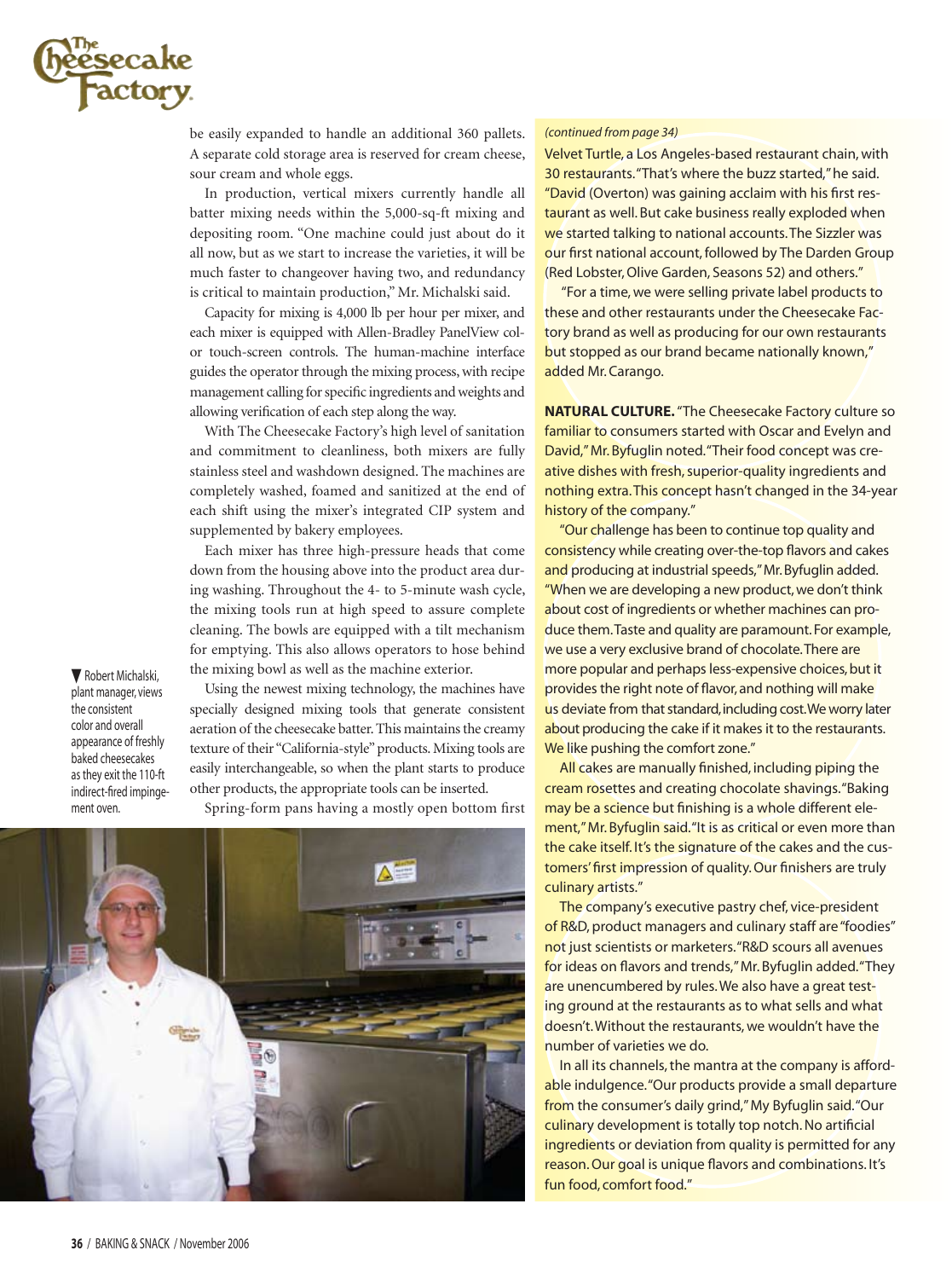



Perfectly aligned pans of cheesecake from the adjacent production room convey to the entrance of the oven in a controlled and timed manner.

The piston pumps and depositing head gently handle the batter. The 3-in. pipes and depositor opening provide a large flow path for the batter and exert virtually no pressure that could damage ingredient integrity. All parts can be quickly disassembled without tools for cleaning.

All cakes traverse the depositing area along conveyors that feed the cakes up to the oven entrance. The infeed conveyor indexes the pans onto the loader, which makes it very simple to change from one size pan to another. A menu-driven PLC regulates the gap between pans, rows and conveyor speed.

"Then we have the oven," Mr. Carango noted fondly. "Our vice-president of R&D led the evaluation of the various thermal technologies. After extensive research and test baking, including finished product evaluation with Mr. Overton and Mr. Byfuglin, we determined that going with a continuous system would be best."

While impingement has traditionally been limited to flat items such pizza crusts, innovative airflow design and control of the air within the 110-ft indirect-fired impingement oven was far more consistent and easy to achieve quality — front to back and side to side, according to Mr. Carango. "This oven allows gentle and uniform bake of the 2- to 5-in.-high cakes."

With four burner zones, each outputting 3 million BTUs of energy, this baking process is a leap forward in technology and efficiency. After exhaustive consideration of many baking technologies, the company narrowed the field. It did a number of test bakes at the supplier's technology center.

The oven's flexibility for different cheesecakes as well as dough-based products includes total variability of the

filling and Depositing Technolog MUFFINS • CAKES • PIES • CUPCAKES • FILLINGS • GLAZES • FRUIT TOPPINGS

receive a cardboard insert and a chipboard ring that fits along the inside bottom edge. They then pass to the first depositing station that dispenses graham, chocolate or vanilla base. An oscillating press evenly disperses and presses the crust into the pans. Pans then flow to the batter depositor.

Hinds-Bock is a recognized leader in the filling and depositing industry. We have the experience, expertise, innovation and a clear understanding of where the industry is headed. With over three decades of experience designing and manufacturing depositors, we offer a full range of equipment from simple table top fillers to the latest full servo machines tailored for each application. We understand the needs of the baking industry and will work closely with you to provide a quality product.



**HINDS-BOCK** Filling and Depositing Technology

14690 N.E. 95th Street, Redmond, WA 98052 877.292.5715 • 425.885.1183 • Fax 425.885.1492 E-mail: info@hinds-bock.com

www.hinds-bock.com

**For more information, see Page 125**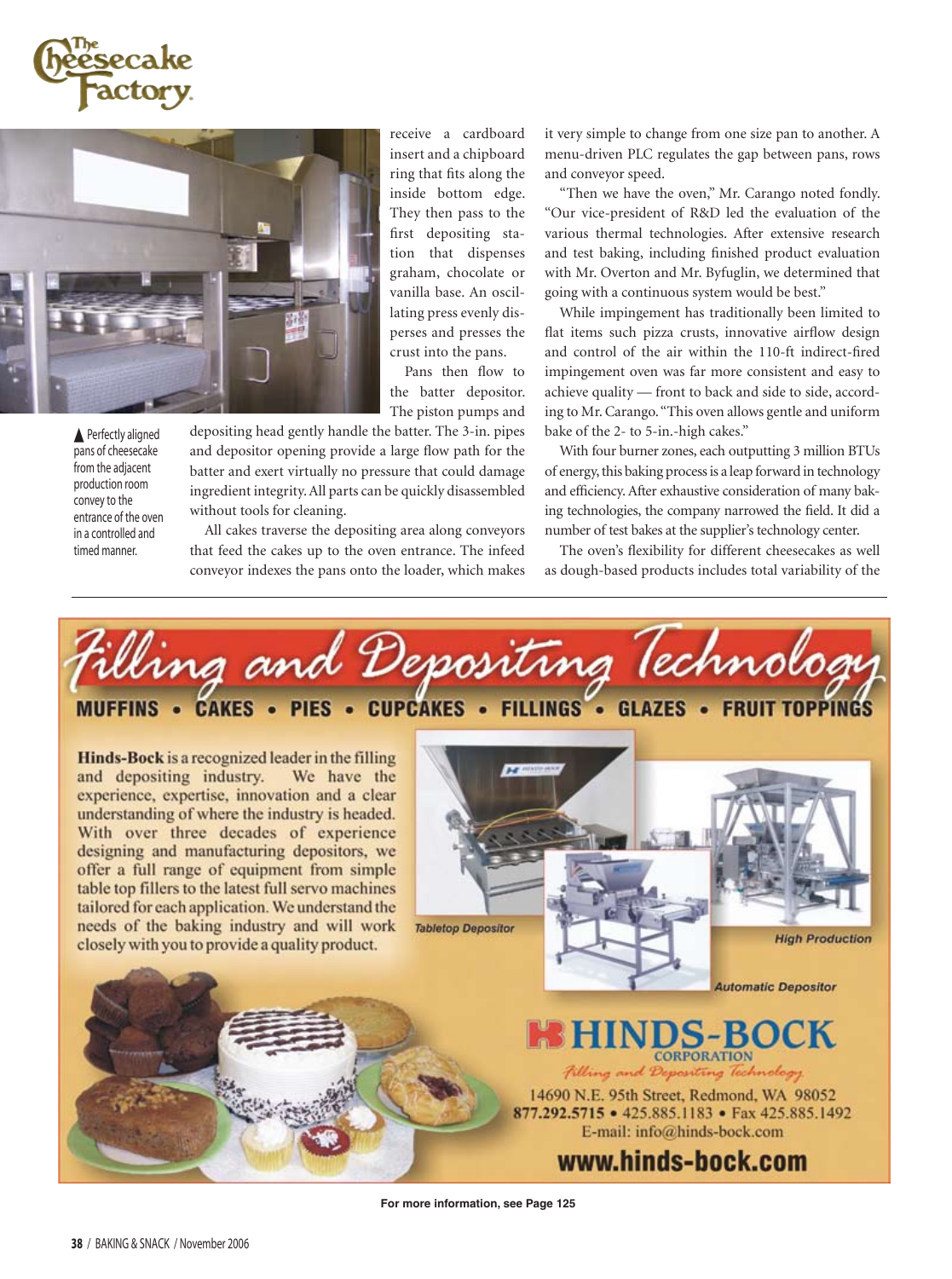impingement velocity, top or bottom air only at various velocity levels, steam and unlimited air-circulation adjustments through the use of baffles along the sides. The end result is fully baked products that are consistent in color across the belt. Throughput of cheesecakes at Rocky Mount is approximately 1,100 depending on the size and type of product.

After baking, the unloader reverses the loading process but offers the efficiency option of unloading single, double or triple rows, depending on the pan size, to maximize conveyor space and cooling capacity.

**POST-BAKE.** The plant started operations by producing only 9-in. Plain variety cakes. "By next spring, we will be producing all sizes of cakes and many of the more simple varieties such as swirl or those with minimal toppings," Mr. Michalski said. "A year from now, all varieties will be produced on the line."

After baking, the delicate cakes are conveyed through a 3-stage cooling and freezing process, all employing the supplier's Ultra Series 2 system. The first stage consists of a spiral cooler designed to provide very gentle thermal changes in the cakes — taking out the latent heat and allowing the cake to begin to solidify and stabilize. "Gentle cooling is critical to prevent surface cracking," Mr. Carango said.

The second spiral cooler maintains reduced air temperatures. The goal here is to bring product's core temperature down before entering the freezers. The supplier identified four critical process points or zones where the system individually controls the holding time, air flow pattern and temperature. Each step has target parameters that introduce the product to the next processing stage (decorating or slicing) at precisely the correct speed, consistency and temperature. Positioned between the second cooler and the spiral blast freezer is an area dedicated to cake decorating. A bypass conveyor moves undecorated cakes directly into the blast freezer.

Dwell time in each twin-spiral system is approximately two hours. The final stage of cooling — a spiral blast freezer — uses the supplier's 7000 Series welded floor system. This fully welded base is sloped to drain and can be gently heated to maintain a specific surface temperature. The heating system is controlled by PLC and has warning indicators should the temperature get too cold or too warm. The floor is made from 10-gauge stainless steel that along with the continuous seam prevents warping. The blast freezers bring the cakes down to a core temperature suitable for slicing.

Cleaning and sanitizing was a priority for all suppliers, and belt washing systems were installed on each of the three plastic chain conveyors. Located inside the entrance of each chamber, the self-enclosed units fully cover a section of the belt, top and bottom. High-pres-



sure water sprays from the top portion of the twinhead wash system onto and through the belt as it travels slowly along. Each wash head outputs hot water at 500 psi while rotating at 500 rpm. Water that sprays through the belt then hits deflector plates on the bottom portion of the wash unit and deflects onto the bottom of the belt, completely cleaning both surfaces. Water and product debris are directed to the floor drains. The 3-stage cleaning process includes washing, rinsing and sanitizing heads and an air blower at the end to dry the belt.

Even the plastic belts used in the Ultra Series 2 systems are unique. Each system features a patented automatic belt tensioning device that maintains uniform tension across the width and along the entire length of each segment of belting. It is designed to automatically adjust the tension based on cleanliness of the belt, load and general belt wear — all factors that affect belt tension. Results for the bakery are increased belt life, decreased dirt and decreased friction. "We had to find a belt system for the spirals that would prevent debris specks from dropping onto cakes below," Mr. Carango said. "You can't package a golden-colored Original Plain cheesecake speckled with crumbs or cake residue from spiral belts above."

Cakes are manually depanned using a pneumatic lift to separate the cake from the pan, which is transported back to the makeup area, while the cake moves down the line to the cutting stations.

cheesecakes, while the fully welded, 10-gauge stainless steel floors (inset) improve sanitation and cleaning in the spiral coolers and blast freezers.